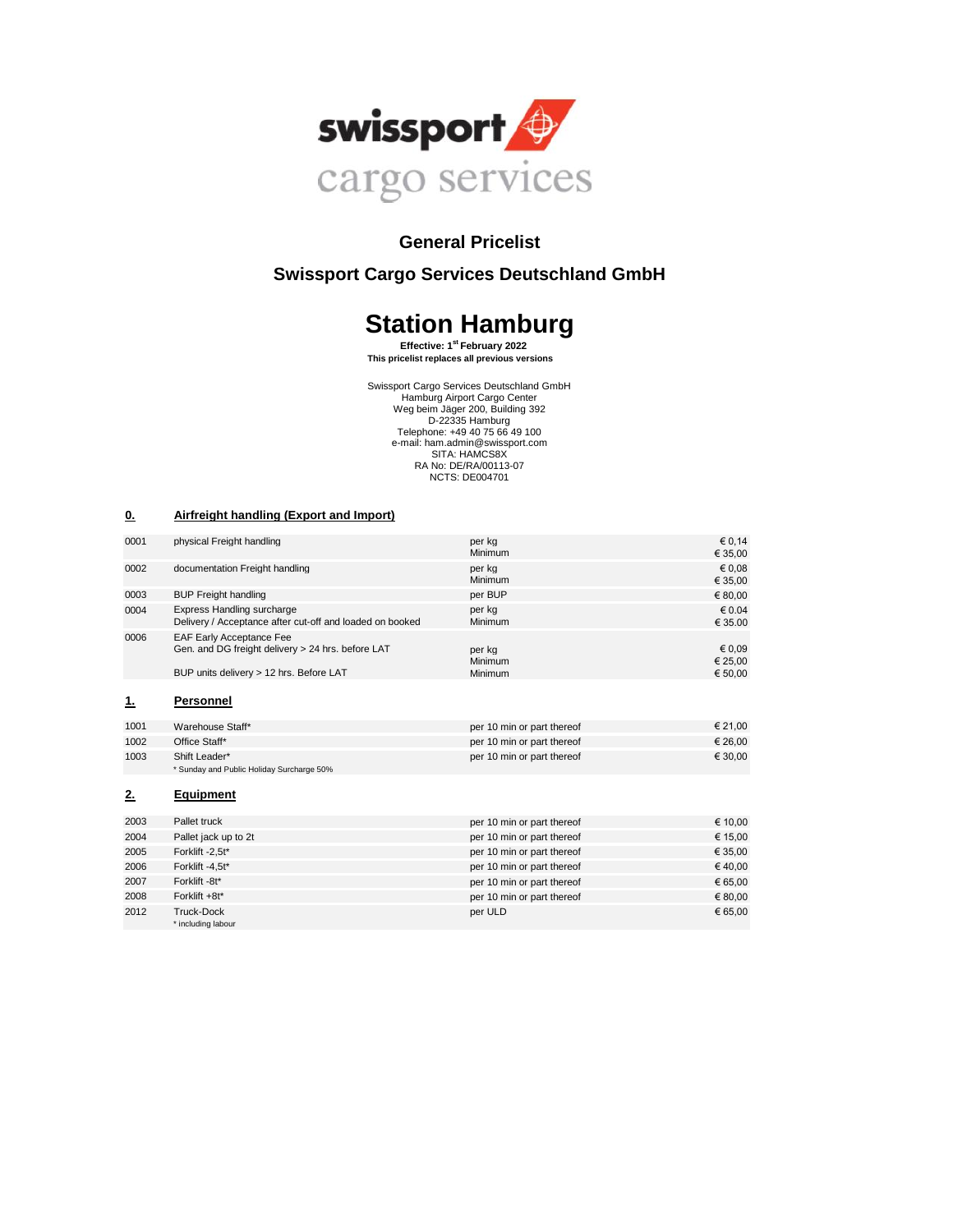### **3. Warehouse**

| 3001 | Labelling                                                                                         | per piece without Label<br>Minimum          | € 2,10<br>€ 15.00  |
|------|---------------------------------------------------------------------------------------------------|---------------------------------------------|--------------------|
| 3002 | Labelling DG and Pharma                                                                           | per piece without Label<br>Minimum          | € 1,85<br>€ 25,00  |
| 3003 | Repackaging                                                                                       | per event                                   | € 10,00            |
| 3004 | Damage report (excl. weighing)                                                                    | per report                                  | €40,00             |
| 3005 | Damage report surcharge (incl. weighing)                                                          | per report                                  | € 15,00            |
| 3006 | re-lash of BUP                                                                                    | per ULD                                     | € 25,00            |
| 3007 | Build up & Break down of Pallet stack                                                             | per Stack                                   | € 120,00           |
| 3008 | Palletising import shipments                                                                      | per kg<br>Minimum                           | € 0,11<br>€ 17,00  |
| 3009 | Palletising import shipments<br>incl. wrapping                                                    | per kg<br>Minimum                           | € 0,15<br>€ 25,00  |
| 3010 | Truck Loading / unloading                                                                         |                                             | on request         |
| 3011 | Weighing                                                                                          | per piece<br>Minimum                        | € 5,00<br>€ 25,00  |
| 3013 | Measuring                                                                                         | per piece<br>Minimum                        | € 3,00<br>€ 25,00  |
| 3014 | Photo documentation                                                                               | per 3 photos                                | € 15,00            |
| 3015 | Refuse removal (Packaging material)                                                               |                                             | on request         |
| 3016 | Deconsolidation of consol-shipments                                                               | per kg<br>Minimum                           | € 0,15<br>€ 25,00  |
| 3018 | Late delivery after 7pm (local time)                                                              | per AWB                                     | € 10,00            |
| 3019 | Late delivery after 9pm (local time)                                                              | per AWB                                     | € 15,00            |
| 3020 | Freight acceptence after 21:30 hour                                                               | per AWB                                     | €15,00             |
| 3022 | x-ray security control                                                                            | per kg<br>Minimum                           | € 0,10<br>€ 25,00  |
| 3024 | Security controls (combi) ETD + Handsearch<br><b>Visual Check</b>                                 | per 10 min<br>plus flat rate for use of ETD | € 35,00<br>€ 35,00 |
| 3026 | Security controls by Handsearch<br>Visual Check, Recheck                                          | per 10 min or part thereof                  | € 35,00            |
| 3028 | Security controls for cargo empty vehicle inspection<br>(on request at least 48 hours in advance) | per security control                        | € 150,00           |
| 3029 | Electricity supply to Envirotainers                                                               | per container / day                         | € 35,00            |
| 3030 | Changing batteries for Cool Containers                                                            |                                             | on request         |
| 3034 | Return of Checked-In freight                                                                      | per kg<br>Minimum                           | € 0,14<br>€ 35,00  |
| 3041 | Truck side offloading (Export)                                                                    | per 100 kg or part thereof<br>Minimum       | € 3,10<br>€ 25,00  |
| 3042 | Acceptance check of temperature controlled units<br>(Envirotainer)                                | per container                               | € 25,00            |
| 3043 | <b>HUM</b> fee                                                                                    | per AWB                                     | € 80.00            |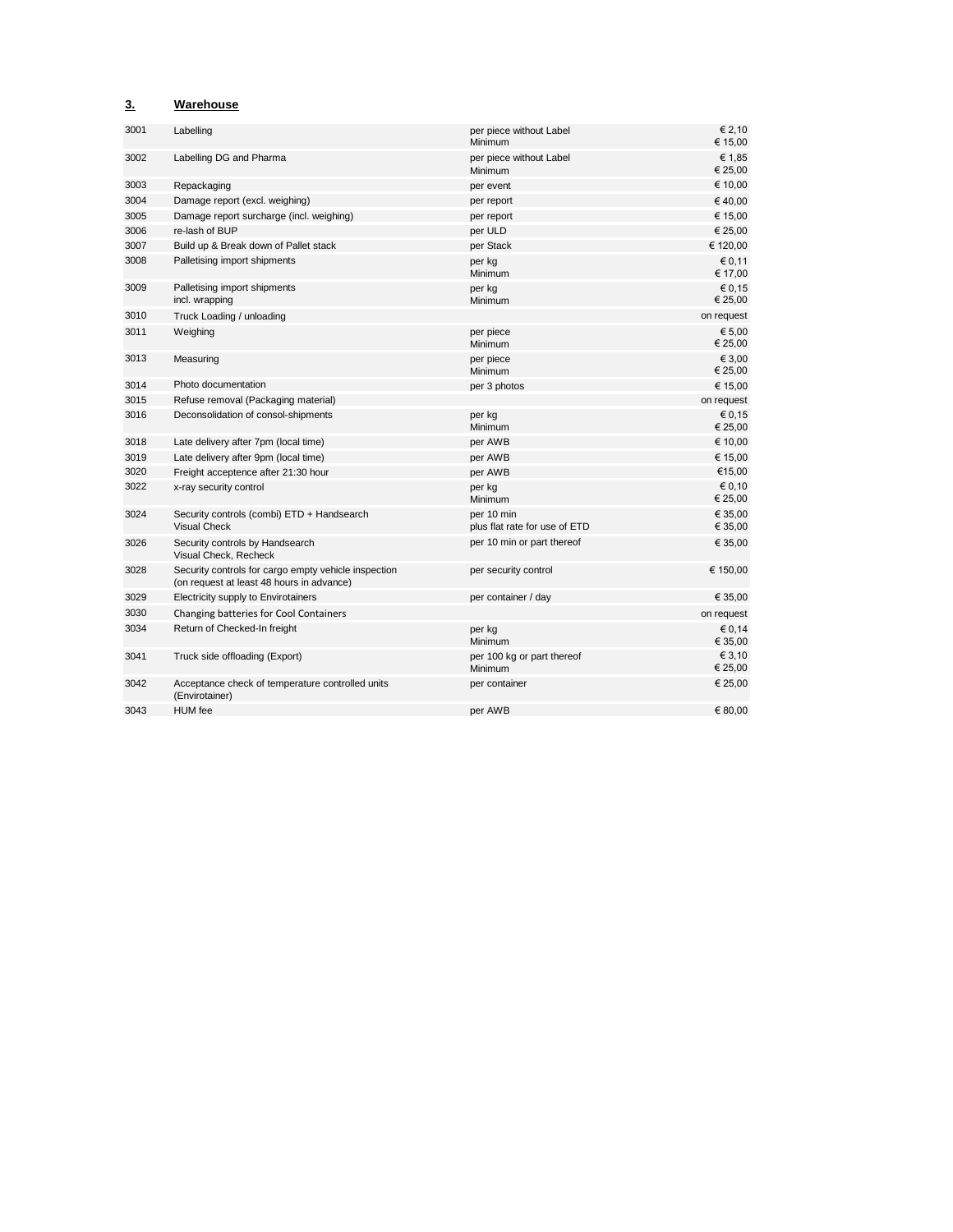#### **4. Storage fees**

Export shipments are free of charge for 48 hours from the point of storage Special storage is chargeable from one day. - excl. DGR For all import cargo not collected within the assigned free period, storage charges will now be calculated on the chargeable weight applicable to each Airwaybill. 4001 Storage fee Import after fee storage time  $\epsilon$  3,10 The grace period for import shipment storage includes the day that they are declared to customs and the following calender day. Minimum / day  $6,60$ 4003 Storage fee Import € 5,50 per 100 charg kg or part thereof / day (Storage as of the 2nd chargeable day)  $\epsilon$  11.00 The grace period for import shipment storage includes the day that they are declared to customs and the following calender day. 4004 Storage fee Import € 7,50 per 100 charg kg or part thereof / day(Storage as of the 3rd chargeable day)  $\blacksquare$  Minimum / day  $\blacksquare$  15,00 The grace period for import shipment storage includes the day that they are declared to customs and the following calender day. 4005 Storage fee Import € 15,00 per 100 charg kg or part thereof / day (Storage as of the 4th chargeable day) Minimum / day  $\overline{a}$  Minimum / day  $\overline{a}$  30,000 The grace period for import shipment storage includes the day that they are declared to customs and the following calender day. 4006 DG Import custody € 15,00 per 100 charg kg or part thereof / day The grace period for import shipment storage includes the day that they are declared to customs and the following calender day. Free of charge for the first 24 hours from point of check-in. Minimum / day  $630.00$ 4008 Storage fee VIC-/valuables room Import VUN/VAL € 30,00 4009 Storage fee for RRY (radioactive) Import example for the state of the per 100 charging part thereof / day Please take note: This ALSO applies to shipments of low radioactivity such as "in excepted quantities" according to the current Laws and Regulations 4010 Deep freze storage fee entitled and the per charg kg / day  $\epsilon$  0,25  $\epsilon$  25,00 Minimum / day 4011 Coolroom Storage fee Import per 100 charg kg or part thereof / day € 0,15 Refrigerated goods consignments are free of charge for 12 hours from point of notification of delivery. Minimum / day  $\epsilon$  20,00 4013 Storage fee HUM € 100,00 4014 Storage fee AVI per day € 50,00 4015 Intermediary storage/NRTG per kg / day € 0,07 Minimum / day  $610,00$ 4016 Re-storage experiments are set of the storage per kg  $\in$  0,10 (Place shipments back into storage) Minimum € 15,00 4018 ULD storage per container / day € 15,00 4017 Storage fee - Urn per urn € 50,00 4019 Order Picking per kg on request 4021 Storage fee Export after fee storage time  $\epsilon$  3,10<br>Export shipments are free of charge for 48 hours from the point of storage Minimum / day  $\epsilon$  5,50 Export shipments are free of charge for 48 hours from the point of storage Minimum  $\overline{\overline{I}}$  day 4023 Storage fees Export per 100 kg or part thereof / day € 5,50 (Storage as of the 3rd day)  $\epsilon$  11.00 Export shipments are free of charge for 48 hours from the point of storage 4024 Storage fee Export equal to the state of the state of the per 100 kg or part thereof / day € 15,000 € 15,000 € 15,000 € 15,000 € 15,000 € 15,000 € 15,000 € 15,000 € 15,000 € 15,000 € 15,000 € 15,000 € 15,000 € 15,00 (Storage as of the 6th day)  $\epsilon$  30,00 Export shipments are free of charge for 48 hours from the point of storage 4026 DG Export custody per 100 kg or part thereof / day € 15,00 Export shipments are free of charge for 24 hours from the point of check-in Minimum / day  $\epsilon = 30.00$ 4028 Storage fee VIC- / valuables room Export export per 100 kg or part thereof / day  $€ 30,00$ 4029 Storage fee for RRY (radioactive) Export **The applies to shipments of low per 100** kg or part thereof / day **€ 75,00** radioactivity such as "in excepted quantities" according to the current Laws and Regulations 4030 Storage fee Coolroom or Deep freezing room Export per kg / day € 0,25 Minimum / day  $650.00$  $4031$  Coolroom storage fee Export  $60,15$ per 100 charg kg or part thereof / day The grace period for import shipment storage includes the day that they are declared to customs and the following calender day. per 100 charg kg or part thereof / day per 100 charg kg or part thereof / day per casket

Minumum / day  $620.00$ 

Refrigerated goods consignments are free of charge for 12 hours from point

storage

**Calculation of Import storage charges**  This will apply to all cargo types and has been introduced to reflect the volumetric space physically utilised within the Swissport facility, whilst cargo is stored awaiting collection.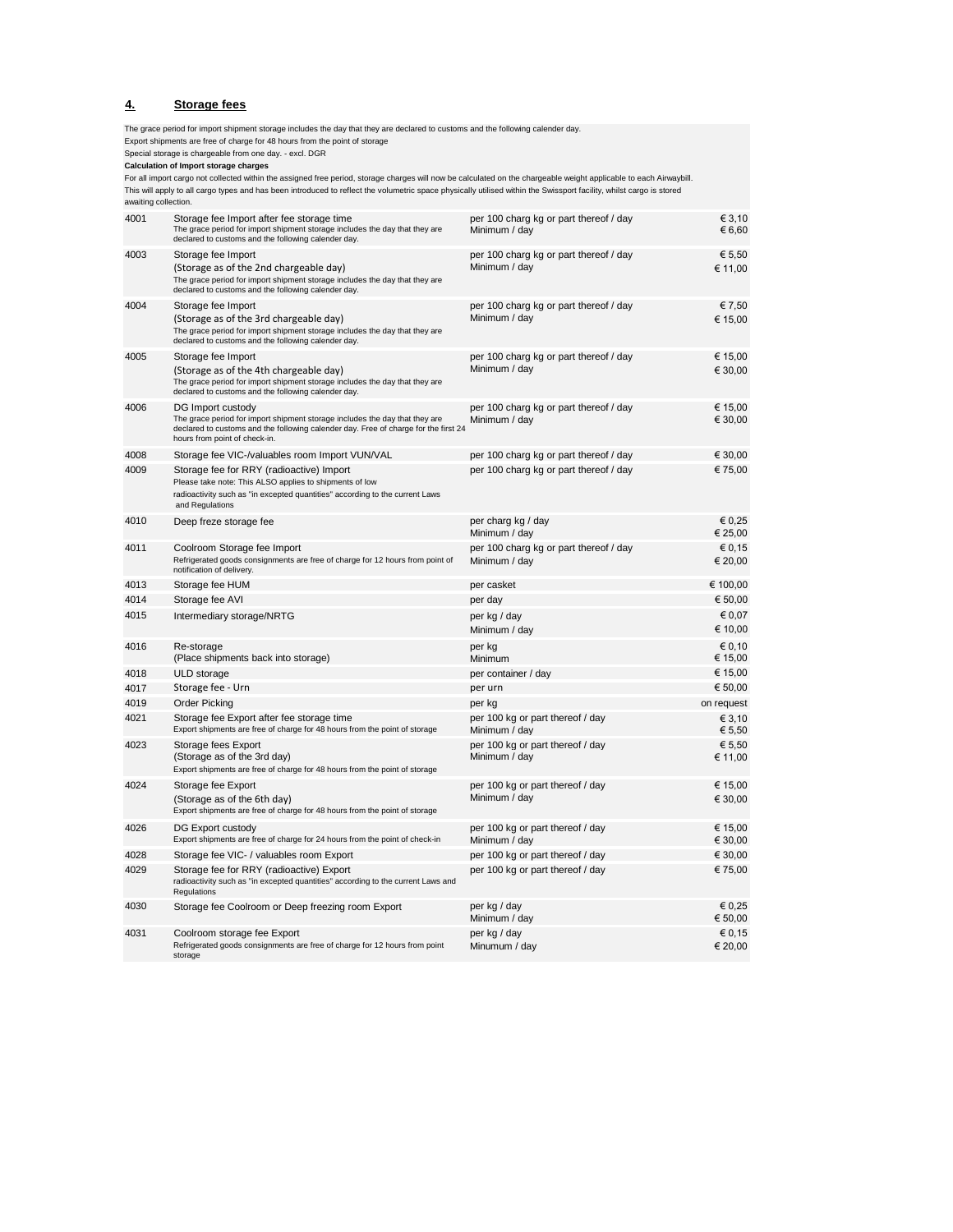# **5. Office Import**

| 5001 | <b>HAWB-entry in ATLAS</b><br>(documentation)                 | per HAWB<br><b>Minimum</b> | € 5.00<br>€ 10,00 |
|------|---------------------------------------------------------------|----------------------------|-------------------|
| 5004 | ATLAS input/deconsolidated shipments agent (on account)       | per MAWB/HAWB              | € 19,00           |
| 5005 | ATLAS input/deconsolidated shipments private customers (cash) | per MAWB/HAWB              | € 25,00           |
| 5008 | ATB No. Conveyance                                            | per ATB No.                | € 5,00            |
| 5009 | Disposalchange ATLAS                                          | per process                | € 15,00           |
| 5011 | CC calculation                                                | per calculation            | € 20,00           |
| 5012 | CC fees                                                       | per process<br>Minimum     | 10%<br>€ 26,00    |
| 5016 | Duplicate of import customs control document                  | per notification           | € 15,00           |
| 5017 | ICS input incl. MRN                                           | per AWB                    | € 25,00           |
| 5021 | Community goods (EU) clearance Agents                         | per AWB                    | € 17,50           |
| 5022 | Community goods (EU) clearance private customers              | per AWB                    | € 25,00           |
| 5025 | Request for Bank release                                      | per release                | € 50,00           |
| 5029 | Missing Import FFM                                            | per document / flight      | € 75.00           |

### **6. Office Export**

| 6002 | print eAWB                                              | per black & white copy         | € 10,00            |
|------|---------------------------------------------------------|--------------------------------|--------------------|
| 6003 | print eAWB or Shippers declaration                      | per colour copy                | € 20,00            |
| 6006 | Paper AWB handling surcharge                            | per AWB                        | € 6,00             |
| 6011 | Issue of ADR document                                   | per UN / Rn. Number<br>Minimum | € 10,00<br>€ 50,00 |
| 6012 | Captain's Notification (NOTOC)<br>(Charter flights)     | per Position<br>Minimum        | € 5,00<br>€ 50,00  |
| 6013 | <b>Issue CRM</b>                                        | per CMR                        | € 25,00            |
| 6015 | Express document clearance                              | per AWB (additional charge)    | € 25,00            |
| 6023 | DG Handling fee Check / Re-Check<br>incl. Dry Ice Check | per AWB                        | € 135,00           |
| 6025 | DG Handling fee Check / Re-Check<br>non-DGD             | per AWB                        | € 60,00            |
| 6026 | DG Handling fee Check / Re-Check                        | per piece                      | €4,00              |
| 6027 | Lithium battery DG handling fee Check / Re-check        | per AWB                        | € 60,00            |
| 6028 | Pharma Document Check fee                               | per shipment                   | € 25,00            |
| 6029 | Pharma Document Check fee                               | per piece                      | € 1,50             |
| 6031 | <b>AVI Check</b>                                        | per DOC                        | € 75,00            |
| 6032 | Combine forwarding documents in Export                  |                                | on request         |
| 6033 | Missing Export FBL                                      | per shipment                   | € 5,00             |
| 6034 | FWB / HAWB Data Input / correction                      | per AWB / HAWB                 | € 15,00            |
| 6035 | OCI Data transmission (for example China) / correction  | pro AWB                        | € 5,50             |

# **7. Customs**

| 7002 | Destruction of goods under customs supervision |                            | on request |
|------|------------------------------------------------|----------------------------|------------|
| 7003 | Issue & presentation of T1                     | per document               | € 85,00    |
| 7004 | Admission to (Customs) Custody                 | per action                 | € 75,00    |
| 7005 | Customs inspection import / export             | per 10 min or part thereof | € 26,00    |
| 7006 | Extension of Customs Clearance deadline        | per extension              | € 100,00   |
| 7007 | Attach Customs Seal                            | per action                 | € 5,00     |
| 7010 | Reminder on the expiry of the customs deadline | per event                  | € 50,00    |
| 7011 | Customs release                                | per event                  | € 10,00    |
| 7016 | Transport to VET Inspection                    | per hour or part thereof   | € 50,00    |
| 7017 | AVI-Handling (lump sum)                        | per event                  | € 35,00    |
| 7021 | CSD/eCSD                                       | per entry                  | € 25.00    |